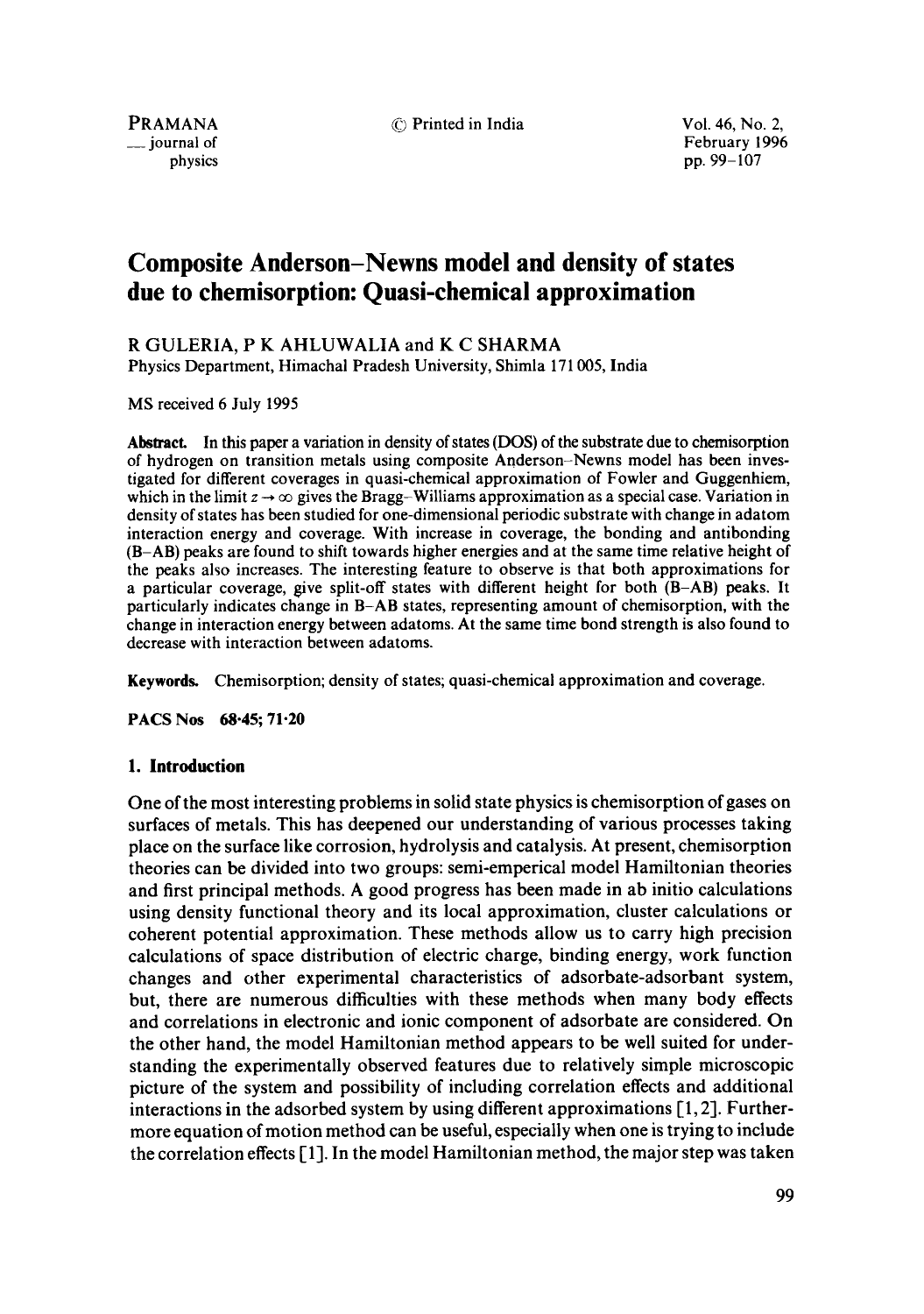#### *R Guleria et al*

by Newns [3] which was improved further by many workers [1]. They adapted the Anderson model-Hamiltonian for magnetic alloys, to treat the chemisorbed atom as an impurity on the surface and then solved the problem within the self-consistent Hartree--Fock scheme. A more generalized version of Anderson-Newns model called composite Anderson-Ising model, was proposed by Gavrilenko [5] in which an attempt has been made to incorporate the Coulomb correlations and interactions in the adsorbed system. This model was applied to the case of stochastic arrangement of adatoms on metal surface by Gavrilenko [6] and it was shown that the Anderson criterion for impurity magnetism in metals holds for this type of phase-transition as well. Later, using this model, characteristics of chemisorption were further investigated by Cardena [2]. Calculations were carried out within the framework of Hartree-Fock approximation for electronic component of adsorbate and using Bragg-Williams approximation for ionic component. Anderson-Newns model requires proper parameterization to take inio account all the correlation effects [7]. The composite Anderson-Newns model is a step in that direction but restricting to the most simple Bragg-Williams approximation (BWA) to include correlation among adatoms on the surface.

In this paper we improve upon the situation by introducing correlators in the quasi-chemical approximation (QCA). This approximation was first proposed by Guggenheim and Fowler [8] in the context of chemisorption problem, by introducing an interaction energy term  $c = [1-4\theta(1-\theta)(1-\exp(-2W/ZKT))]$ , where  $\theta$  is coverage and *KT* is the thermal energy, subject to the restriction that the interaction term  $-W/KT \ge 2$ , a critical value below which desorption starts. They pointed out that the BWA is too crude an approximation as the value of critical temperature  $(T<sub>n</sub>)$  for the phase-transition during chemisorption is found to be very much off its correct value. On the other hand, QCA takes care of long- as well as short-range interactions, which improves the situation and brings  $T<sub>c</sub>$  closer to the correct value. It is interesting to note that in the limit  $Z \rightarrow \infty$ , QCA gives the same results as the BWA. But, since Z cannot be equal to infinity, the BWA is not a realistic approximation and thus QCA is supposed to give better results [8]. Therefore, it will be more appropriate to apply QCA to study the chemisorption characteristics within the composite Anderson model. However, no systematic attempt has been made so far to analyze the chemisorption behaviour as a function of the interaction between adatoms within the framework of the above mentioned QCA.

In this paper we have studied the change in density of states (DOS) on chemisorption of hydrogen on transition metals using this composite Anderson-Newns model [5] using QCA. We solve this model self-consistently within the Hartree-Fock scheme. Later, we take the specific form of weighted density of states (WDOS) for atop case, to be a semi-elliptical one which has been used by most of the workers  $[2, 3, 6]$  to make the problem analytically tractable. The possibility of other (triangular) weighted DOS has been discussed by authors in a recent paper [9]. Our aim is to study chemisorption behaviour as a function of the coverage using the semi-elliptical WDOS in QCA.

In  $\S$ 2 we discuss the general formalism and its assumptions. In  $\S$ 3 we define the quasi-chemical correlators to derive a basic expression for the DOS. Later, we choose specific form of WDOS to perform numerical calculations. Finally, in  $\S 4$ , we discuss the numerical results obtained followed by the conclusions.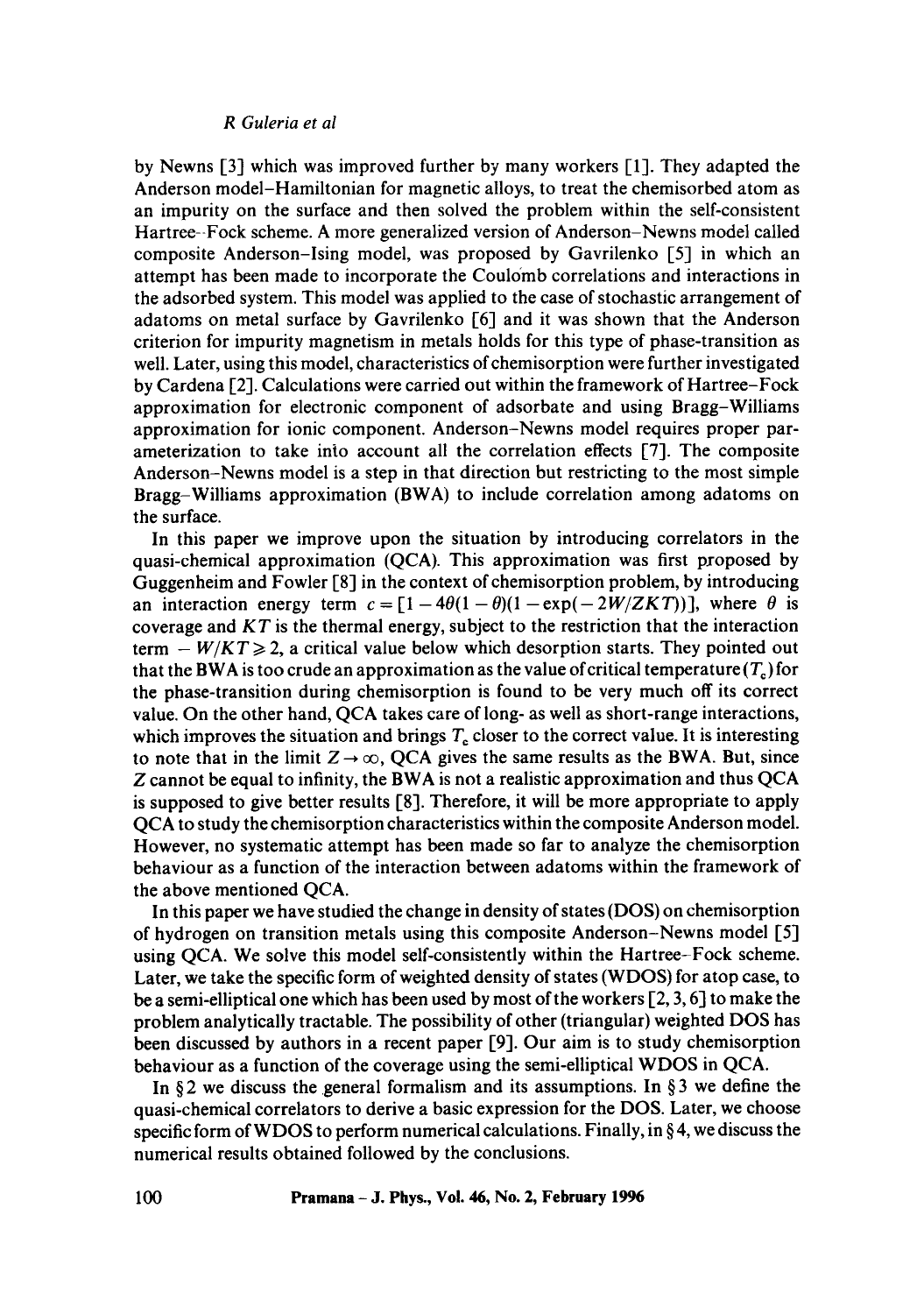### *Quasi-chemical approximation*

#### **2. Basic equations and formalism**

We consider a system of  $N_A$  adsorbed hydrogen-like atoms (adatoms) distributed over N-active centres (adsorption centres) on the metal surface (substrate),  $N_A \le N$ . Each atom has a rigid bond with substrate. The configuration of the adatom arrangement over the adsorption centres is not fixed. In the simplest case, Hamiltonian of this system can be written  $[5, 9]$  in the form

$$
H = \sum_{k,\sigma} \varepsilon_k n_{k\sigma} + \sum_{\alpha} N_{\alpha} \Bigg[ \sum_{\sigma} E n_{\alpha\sigma} + U n_{\alpha_1} n_{\alpha_1} + \sum_{k,\sigma} (V_{\alpha k} b_{\alpha \sigma}^{\dagger} a_{k\sigma} + \text{h.c}) \Bigg]. \tag{1}
$$

Here, the sum over  $\alpha$  in (1) is over all the adsorption centres, the operator  $N_{\alpha} = C_{\alpha}^{\dagger} C_{\alpha}$ has eigen values 0 or 1.  $C_{\alpha}^{\dagger}$ ,  $C_{\alpha}$  are the Fermi amplitude of the creation and annihilation operators of adsorption centre  $\alpha$ ,  $\varepsilon_k$  is the energy spectrum of clean substrare, E is the ionization potential of adatom.  $n_{k\sigma} = a_{k\sigma}^{\dagger} a_{k\sigma}$ ,  $n_{\sigma\sigma} = b_{\sigma\sigma}^{\dagger} b_{\sigma\sigma}$ , where  $a_{k\sigma}$ ,  $b_{\sigma\sigma}$  are the electron variables for substrate electrons and adatoms electrons, respectively. U describes the Coulomb interaction of atomic electrons and h.c. means Hermitian conjugate.

Here, the difference from usual form is because of the hopping interactions term proportional to  $V_{ak}(V_{ka})$  which takes into account the indirect interactions between the adatoms. Although this model is linear with respect to ion operator  $N_a$ , it is not equivalent to ideal lattice model due to these interactions. To solve this model, we take only one localized impurity atom, consequently  $N_{\alpha} = 1$  if  $\alpha = A$  and  $N_{\alpha} = 0$ if  $\alpha \neq A$ . Using unrestricted Hartree-Fock approximation which considers the averaged interactions of all the adatoms and the substrate, the Hamiltonian reduces to a form which can be easily solved [9]. The electronic properties of the system are described by correlators of type  $\langle n_{\alpha\sigma} \rangle$ ,  $\langle N_{\alpha} n_{\alpha\sigma} \rangle$ ,  $\langle N_{\alpha} b_{\alpha\sigma}^{\dagger} a_{k\sigma} \rangle$ ,..., whereas ionic properties are described by correlators of Ising type i.e.,  $\langle N_a \rangle$ ,  $\langle N_a N_b \rangle$ ,...  $\langle N_a N_a \ldots N_b \rangle$ ,...

To derive the properties of the system, we shall use double-time Green's functions which are derived by equation of motion method. All the related electronic properties of system, can be calculated from these Green's function equations [9]. We shall discuss the state of the system at a temperature restricted to where  $-W/KT \geq 2$ , below which, desorption occurs  $[8]$ .

# **3. Quasi-chemical approximation and correlators**

To obtain the electronic properties of the system, in final form, Gavrilenko used the BWA which assumes the distribution of spins as random and consider interactions only between nearest neighbours. In BWA

$$
\langle N_a N_\beta \rangle \simeq \Delta_{a\beta} \langle N_a \rangle + (1 - \Delta_{a\beta}) \langle N_a \rangle \langle N_\beta \rangle
$$
  
=  $\Delta_{a\beta} \theta (1 - \theta) + \theta^2 = \theta [\Delta_{a\beta} (1 - \theta) + \theta].$  (2)

Here  $N_{\alpha}^2 = N_{\alpha}$  is used. This approximation gives simpler formulae. The second approximation which can be used to approximate the correlator is, the QCA of Fowler and Guggenhiem [8]. Using this approximation correlator  $\langle N_a N_b \rangle$  is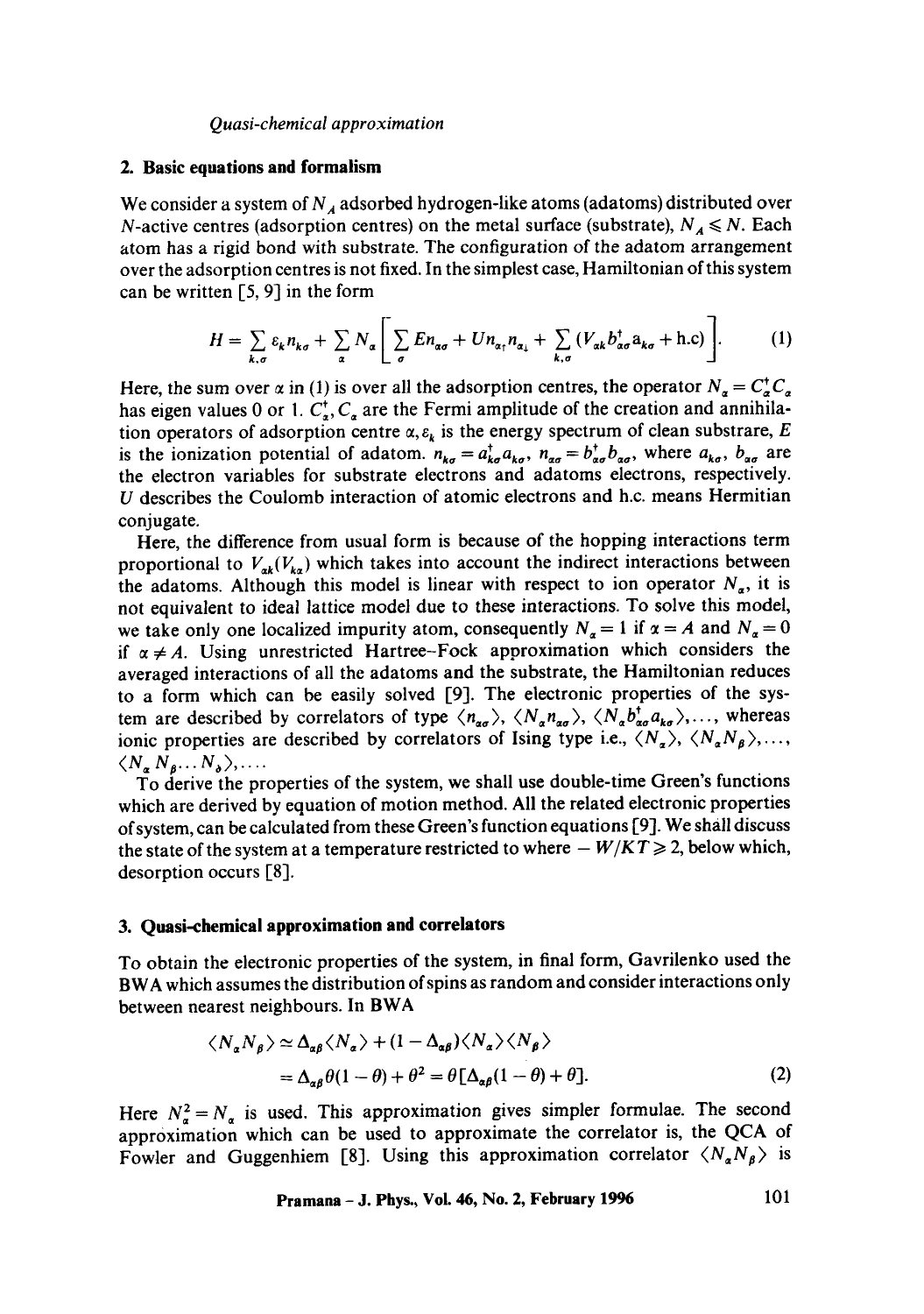*R Guleria et al* 

approximated as

$$
\langle N_{\alpha} N_{\beta} \rangle \simeq \left( \Delta_{\alpha\beta} \frac{2\theta}{C+1} (1-\theta) + \Delta_{\alpha\beta} \theta \left( 1 - \frac{2}{C+1} \right) + \frac{2\theta^2}{C+1} \right)
$$

$$
= \theta \left( \Delta_{\alpha\beta} \left( 1 - \frac{2\theta}{C+1} \right) + \frac{2\theta}{C+1} \right) \tag{3}
$$

where

$$
c = \left(1 - 4(1 - \theta)\left(1 - \exp\left(-\frac{2W}{ZKT}\right)\right)^{1/2}.\right)
$$
 (4)

Here  $Z$  is the number of nearest neighbors of an atom (coordination number) and exponential factor ( $e^{-2W/ZKT}$ ) takes care of both (short as well as long range) interactions between adatoms. It may be noted that in the limit  $Z \rightarrow \infty$ , QCA (eq. (3)) reduces to (2) of BWA. Of the two approximations, the QCA is certainly better  $\lceil 10 \rceil$  as it gives the exact solution in the (artificial) one-dimensional case which BWA does not, moreover it also gives the temperature dependence of chemisorption characteristics. The QCA is exact in one-dimension not only for nearest neighbor systems but also for arbitrarily higher neighbor systems  $[10]$ . We shall study the situation at and below a critical temperature above which the desorption starts. In the QCA, the function  $Q_a(\omega)$  has the form

$$
Q_q^{\rm QC}(\omega) = \left(1 - \frac{2\theta}{C+1}\right)L(\omega) + \frac{2\theta}{C+1}P_q(\omega) \tag{5}
$$

where  $L(\omega)$  is the Newns function and  $P_q(\omega)$  is the q-representation of Grimley's function [9]. For single site, Green's function ( $\alpha = \beta$ ) describing the charge distribution on impurity level becomes

$$
G_{\alpha,\sigma}(\omega) = \frac{i}{2\pi} \left(\frac{a}{2\pi}\right)^d \int \frac{dq}{\left(\omega - E_{\sigma} + \varepsilon_{\rm F} - \left(1 - \frac{2\theta}{C + 1}\right)L(\omega) - \frac{2\theta}{C + 1}P_q(\omega)\right)}.
$$
\n(6)

To derive (6), we have used approximations described by (3) and (5). Now, as  $\theta \rightarrow 0$  and  $z \to \infty$  (6) gives us Newns theory [3], and as  $\theta \to 1$ ,  $z \to \infty$  it gives solvable limit of Grimley's model. Equation (6) is also solvable for all intermediate values of  $\theta$ . The interesting feature of the composite Anderson model is that it takes care of both the cases as well as the intermediate values of the coverage. The density of states (DOS) of this system using (6) and the assumptions [6] involved, can be written in the form

$$
D_{\sigma}(\omega) = \frac{1}{\theta} \left( \frac{a}{2\pi} \right)^{d} \text{Im} \int \frac{d\omega}{\left( \omega - E_{\sigma} + \varepsilon_{F} - \left( 1 - \frac{2\theta}{C + 1} \right) L(\omega) - \frac{2\theta}{C + 1} P_{q}(\omega) \right)} \bigg|_{\omega - i\theta}.
$$
\n(7)

In our calculations we take one-dimensional model of periodically arranged atoms with lattice constant  $a = 1$  interacting only with its nearest neighbours and using periodic boundary conditions. Here, we have taken the energy spectrum  $\delta_K = \Gamma \cos(K)$ 

**102 Pramana - J. Phys., Vol. 46, No. 2, February 1996**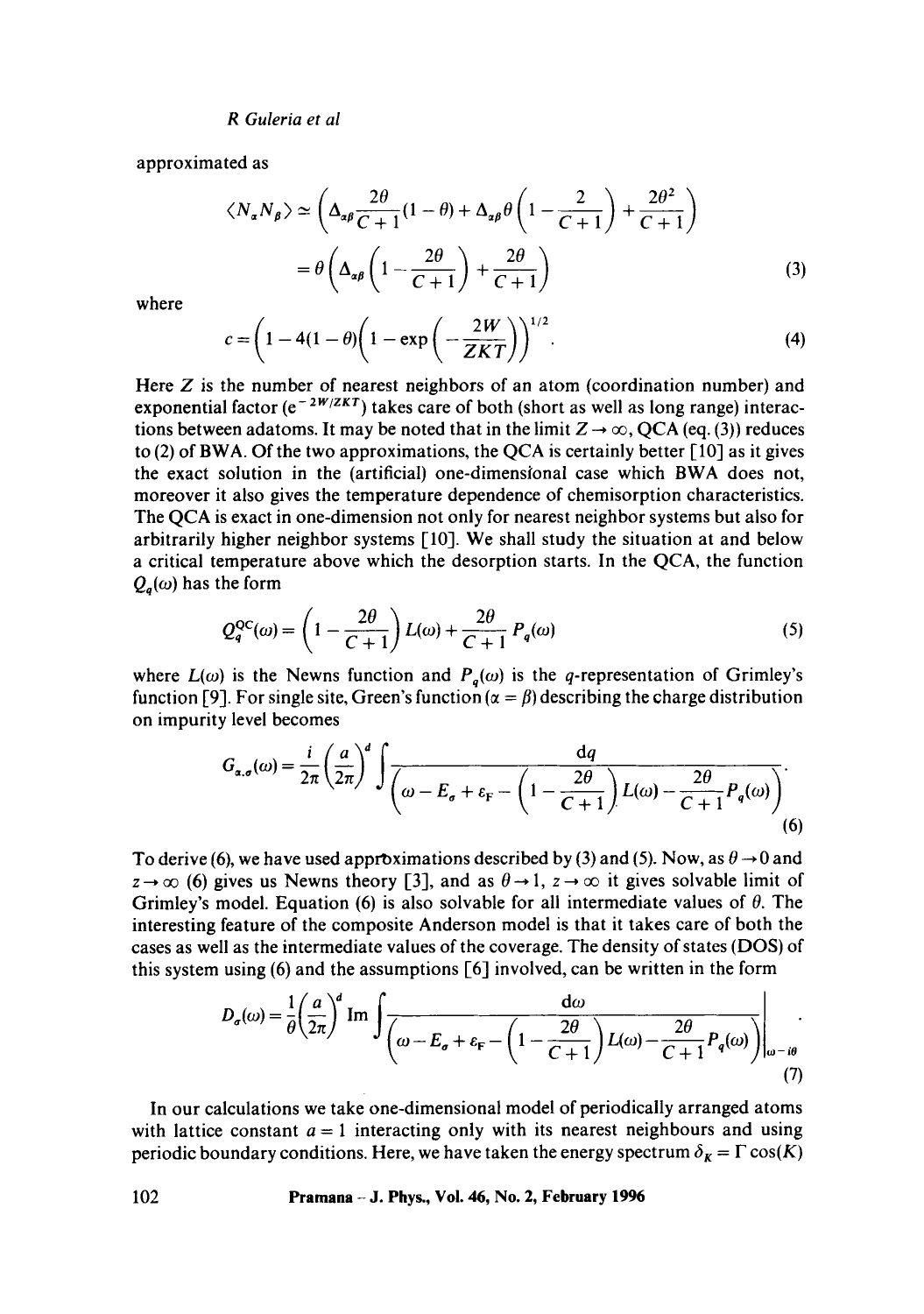#### *Quasi-chemical approximation*

with respect to the centre of the band. We are also taking one chemisorption centre per site. For this case after some simplifications (7) can be written as

$$
D_{\sigma}(\omega) = \frac{1}{\pi} \left(\frac{a}{2\pi}\right)^{d}
$$

$$
\times \int_{-\pi/a}^{\pi/a} \frac{\left(1 - \frac{2\theta}{C+1}\right) \Delta(\omega) \, \mathrm{d}q}{\left(\left(\omega - E_{\sigma} + \varepsilon_{\mathrm{F}} - \left(1 - \frac{2\theta}{C+1}\right) \gamma(\omega) - \left(\frac{(2\theta/C + 1)\beta^{2}}{\omega - \varepsilon_{\mathrm{q}} + \varepsilon_{\mathrm{F}}}\right)\right)^{2} + \left(1 - \frac{2\theta}{C+1}\right)^{2} \Delta(\omega)^{2}\right)},\tag{8}
$$

where  $\gamma(\omega) + i\Delta(\omega) = L(\omega - i\theta)$ ;  $\Delta(\omega) = \pi \beta^2 \bar{\rho}(\omega + \varepsilon_F)$  is the weighted DOS states and  $\gamma(\omega)$  is the Hilbert transform of  $\Delta(\omega)$ -function and is given by

$$
\gamma(\omega) = \int \frac{\Delta(\omega)}{(\omega - y)} dy, \quad \text{where } -\pi \leq \arctg \leq \pi. \tag{9}
$$

The functions  $\Delta(\omega)$  and  $\gamma(\omega)$  are called chemisorption functions, latter being the Hilbert transform of the former. These are related to each other through  $G_{a,q}(\omega) = \gamma(\omega) + i\Delta(\omega)$ . Here we have chosen the semi-elliptical form of WDOS given by

$$
\Delta(\omega) = \text{Im}[G(\omega)] = \begin{cases} \beta^2 (1 - \omega^2)^{1/2} & \text{for } |\omega| < 1 \text{ and} \\ 0 & \text{for } |\omega| > 1. \end{cases}
$$
(10)

The Hilbert transform of  $\Delta(\omega)$  is

$$
\gamma(\omega) = \text{Re}[G_{\alpha,\sigma}(\omega)] = \beta^2 \omega. \tag{11}
$$

### **4. Numerical results and conclusions**

In order to have numerical values of DOS of substrate on chemisorption of hydrogen on the transition metals using composite Anderson-Newns model, the basic input parameters are: ionization level E, the electron affinity level  $E + U$ , where U is the Coulomb interaction between electrons on impurity level;  $\varepsilon_{\rm F}^0$  = Fermi level,  $\beta$  = hybridization parameter and  $2\Gamma = (\varepsilon_1 - \varepsilon_0)$  is the band width of the unperturbed system.  $\varepsilon_1$ ,  $\varepsilon_0$ are the upper and lower edges of the band respectively. There are three situations corresponding to different positions of ionization and affinity level with respect to Fermi level parameterized by  $\cap$  =  $E - \varepsilon_F + U/2$ . We shall concentrate on the case  $n = 0$  corresponding to symmetric Anderson's model. Here all the parameters are chosen within the Anderson's model [11], and all energies are measured in terms of half band-width (F), and the position of energy levels is with respect to substrate band centre, also  $\varepsilon_F^0 = 0$ . In the present case we take  $Z = 6$ , which is also the most suitable choice for  $Z$  in two-dimensional case [8].

Now, if  $U/\beta$  is small, we have non-magnetic case. In this paper, we shall restrict the interaction term  $(-W/KT)$  to values beyond the critical one i.e. 2, and thus avoid the possibility of desorption [8].

The interesting features of the results (associated with QCA) obtained are as follows: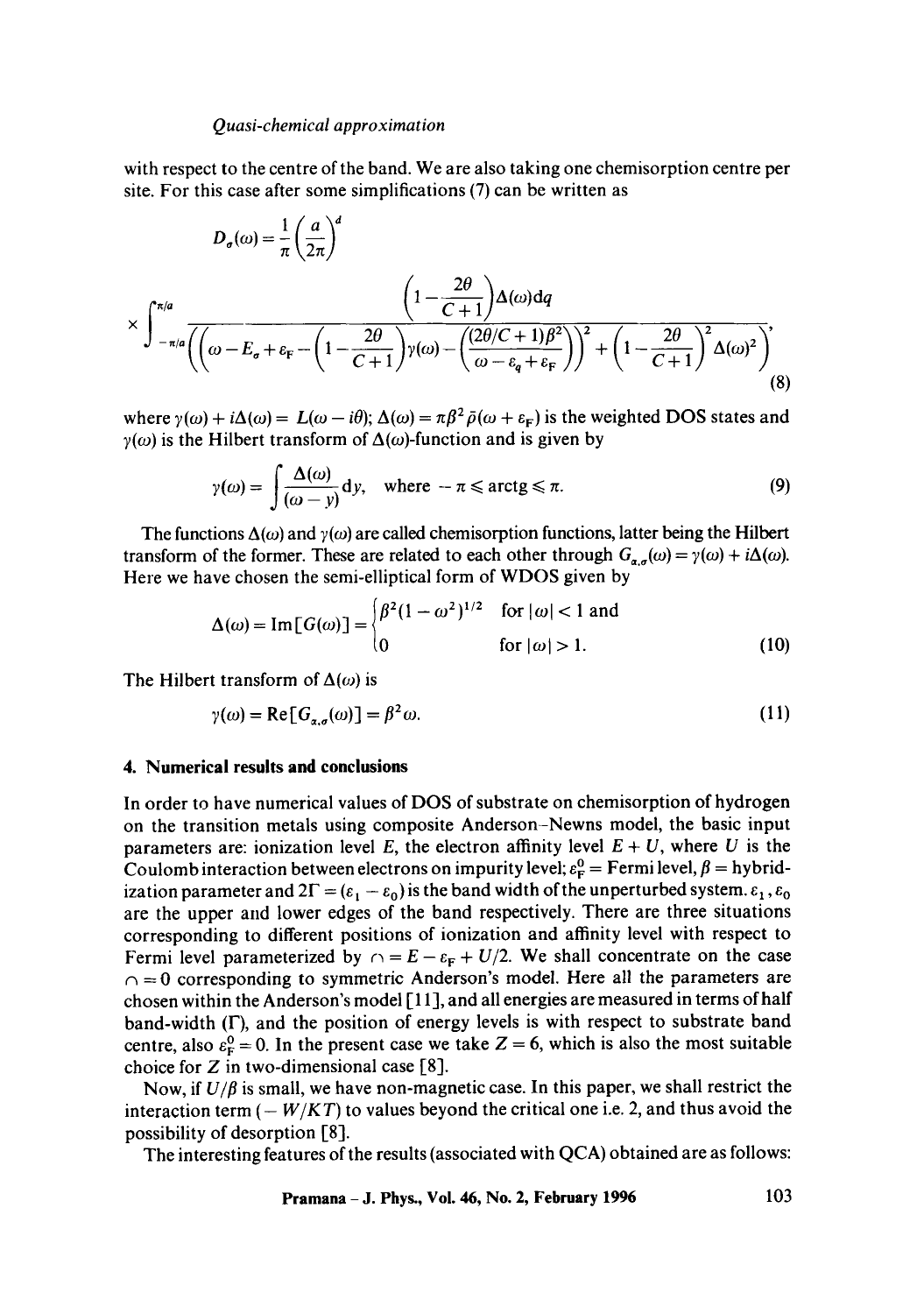



**Figure** 1. Comparison of DOS on chemisorption using curve (a) Bragg-Williams approximation and curves (b), (c) quasi-chemical approximation, with two different values of interaction energy term  $-W/KT = 2$  and 8, respectively for high coverage,  $\theta = 0.8$ .

# *4.1 Comparison of the values of DOS using Braog-Williams and quasi-chemical approximation for fixed coverages*

The DOS corresponding, respectively, to high ( $\theta = 0.8$ ) and low ( $\theta = 0.2$ ) coverages are presented in figures 1 and 2 in both the approximations, curve (a) represents the BWA and curves (b) and (c) correspond to OCA. The latter shows a decrease in depth between B-AB peaks as compared to that for curve (a), implying, the effect of interaction energy term in both the cases is to cause decrease in bond strength. Furthermore, the BWA is an approximation at  $0K$ , whereas the QCA corresponds to some finite temperature within the restriction as mentioned above. This implies that with rise in temperature there is decrease in adatom-substrate bond-strength. As expected, it provides activation energy for desorption in form of vibrational energy [12].

# 4.2 *Effect of coveraoe on bond strength and number of B-AB states*

The curves (a), (b) and (c) in figure 3 show variation of DOS for  $\theta = 0.001$ , 0.2, and 0.8 respectively, using the QCA by keeping the interaction term constant i.e.  $-W/KT = 2$ . Once again we get the split-off states (B-AB peaks) similar to that obtained using the BWA. There appears to be a critical value of the coverage beyond which the split-off states between B-AB appear. The splitting is found to increase with the increase in  $\theta$ . It indicates an increase in bond strength with the coverage. At the same time, the depth between the B-AB peaks also gets enhanced, thereby implying an increase in the bond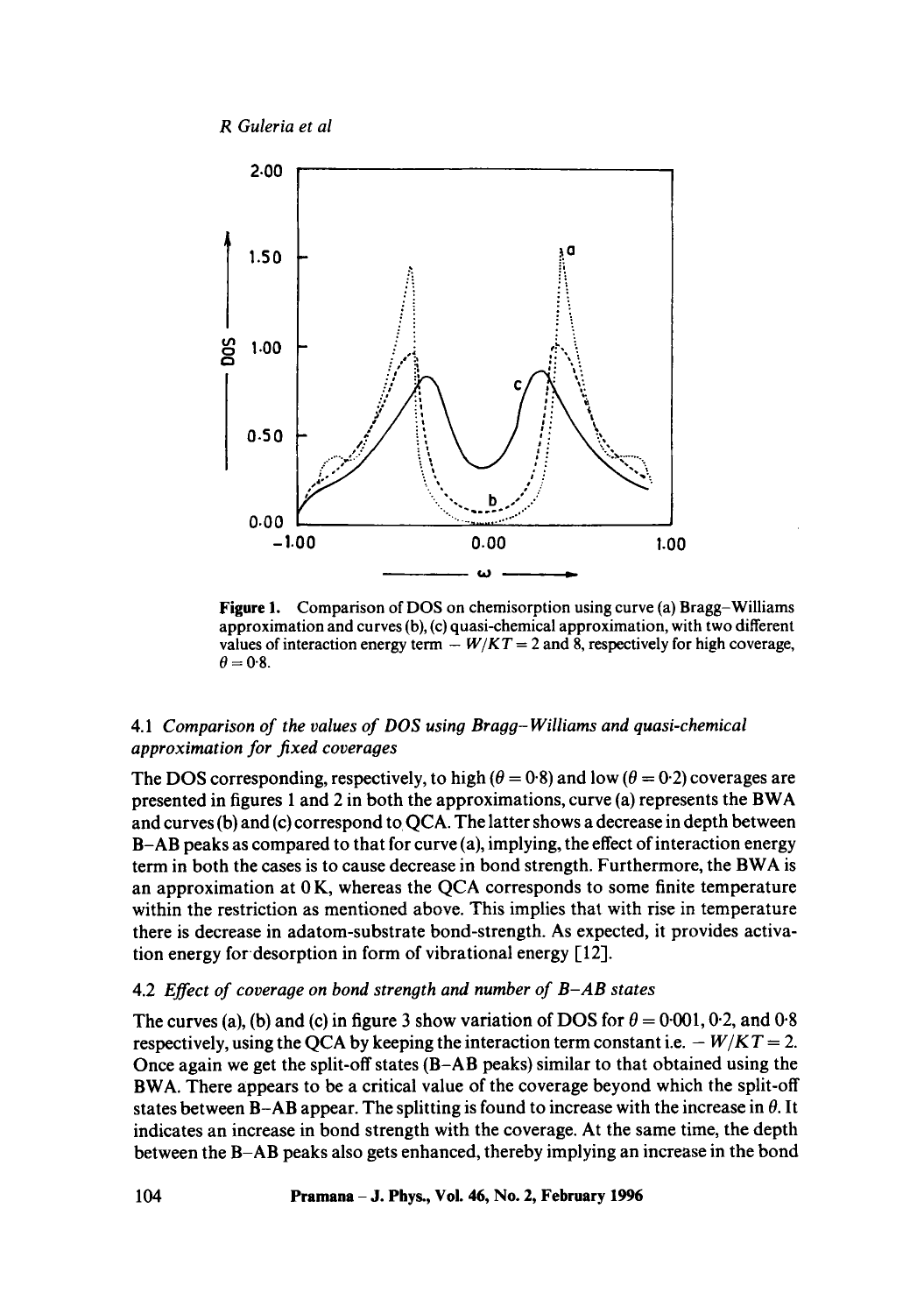

Figure 2. Comparison of DOS on chemisorption using curve (a) Bragg-Williams approximation and curves (b) and (c) quasi-chemical approximation, with two different values of interaction energy term  $-W/KT = 2$  and 8, respectively for low coverage,  $\theta = 0.2$ .



Figure 3. Coverage stimulated non-magnetic case  $(U/\beta \text{ small})$  DOS vs  $\omega$  for different coverages, represented respectively, by curves (a)  $\theta = 0.001$ , (b)  $\theta = 0.2$  and (c)  $\theta = 0.8$ , keeping the interaction energy term fixed (- *W/KT* = 2) in QCA.

**Pramana – J. Phys., Vol. 46, No. 2, February 1996** 105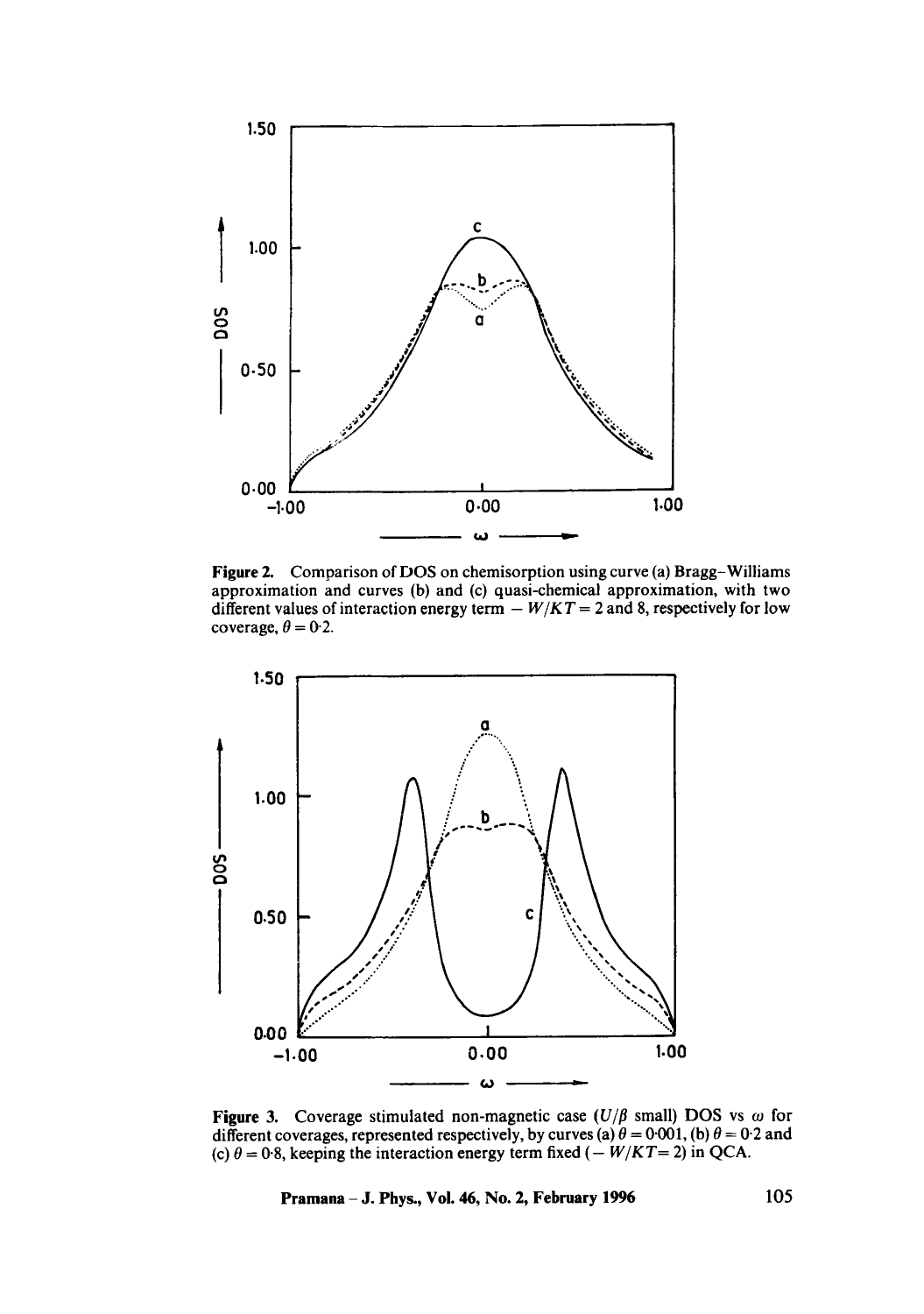*R Guleria et al* 



**Figure 4.** Coverage stimulated non-magnetic case  $(U/\beta \text{ small})$  DOS vs  $\omega$  for different values of interaction energy term  $(W/KT) = 2, 6$ , and 10 plotted respectively by curves (a), (b) and (c), keeping coverage fixed,  $\theta = 0.8$  in QCA.

strength between the adatom and the substrate, consistent with the results obtained within other approaches [13, 14] and that of Gavrilenko [6]. Furthermore, an increase in the heights of B-AB peaks with  $\theta$  depicts an increase in the number of B-AB states and is found to be consistent with the findings of Brenig and Schonhammer [15].

## 4.3 *Effect of interaction energy on bond strength and number of B-AB states*

Both the bond strength and the number of B-AB states are found to decrease with increase in the interaction between adatoms as shown in figure 4. The typical curves DOS vs  $\omega$  corresponding to different values of interaction energy term ( $-W/KT$ ) = 2, 6 and 10 are plotted as (a), (b) and (c) respectively, at a fixed converage  $\theta = 0.8$ . These curves clearly show that with the increase in the interaction between adatoms, the distance between peaks is decreasing, indicating the decrease in the bond strength between adatom and substrate. The depth between B-AB peaks is also found to decrease. This implies the weakening of binding of adatoms with surface.

The magnetic case  $(U/\beta \text{ large})$  can also be treated similarly.

## **References**

- [1] E Taranko, R Taranko, R Cardena and V K Fedyanin, *Vacuum* 45, 307 (1994)
- [2] R Cardena, preprint ICTP Dec. (1989)
- [3] D M Newns, *Phys. Rev.* 178, 1123 (1969)
- [4] J P Muscat and D M Newns, *Prog. Surf. Sci.* 9, 1 (1978)
- 1-51 G M Gavrilenko, *Physica* AI50, 137 (1988)